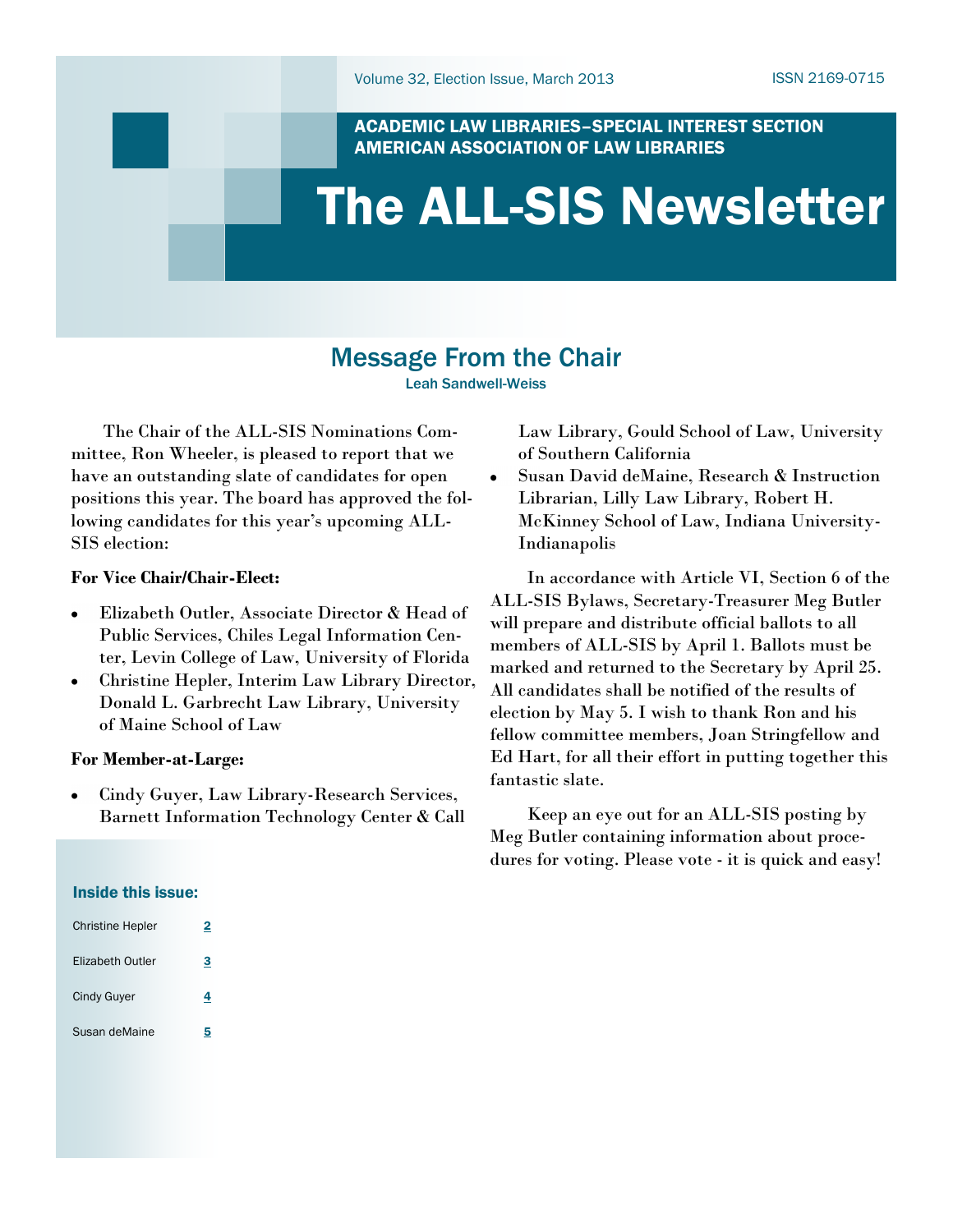# Christine Hepler Vice-Chair / Chair-Elect Candidate

# <span id="page-1-0"></span>**Biography**



Christine I. Hepler is currently the Interim Director of the Garbrecht Law Library at the University of Maine School of Law and has served as the Library"s Associate Director for seven years. As the Interim Director, she is responsible for the day to day administrative operations of the library as well as the day to day operations of the Public

Services department. She oversees the Collection Development Team and teaches Legal Research as a part of the first year Legal Writing and Research program, Advanced Legal Research, and Legal Research for the Maine Practitioner.

 Christine has served on the Executive Board of Law Librarians of New England, for several years, in several capacities, including serving as President for the organization in 2010-2011. She currently is a member of that organization"s Government Relations Committee. Christine has been actively involved in AALL since 2002. She was a 2012 Fellow in the AALL Leadership Academy. As a member of ALL-SIS, Christine has served on the Program Committee for the 2013 AALL Annual Meeting in Seattle, the ALL-SIS Legal Research and Sourcebook Committee, and was a member of the Planning Committee for the ALL-SIS Legal Research Roundtable for the 2009 Annual Meeting.

### Personal Statement

 I am honored to be considered for the Vice Chair/Chair-Elect position of ALL-SIS.

 The collegiality, mentoring, and learning opportunities ALL-SIS offers has served me well as I have progressed in my career as a law librarian. I have learned a great deal from my ALL-SIS colleagues, for which I am very grateful. I look forward to leading this vital organization, in the hopes of enhancing and expanding the services ALL-SIS offers its membership, to insure the organization"s continued growth, and to continue the vital role this organization has played in the promotion and progression of our profession. I believe I have the leadership skills and work ethic to make this happen. It would be an honor to serve the section in this way. Thank you for your consideration.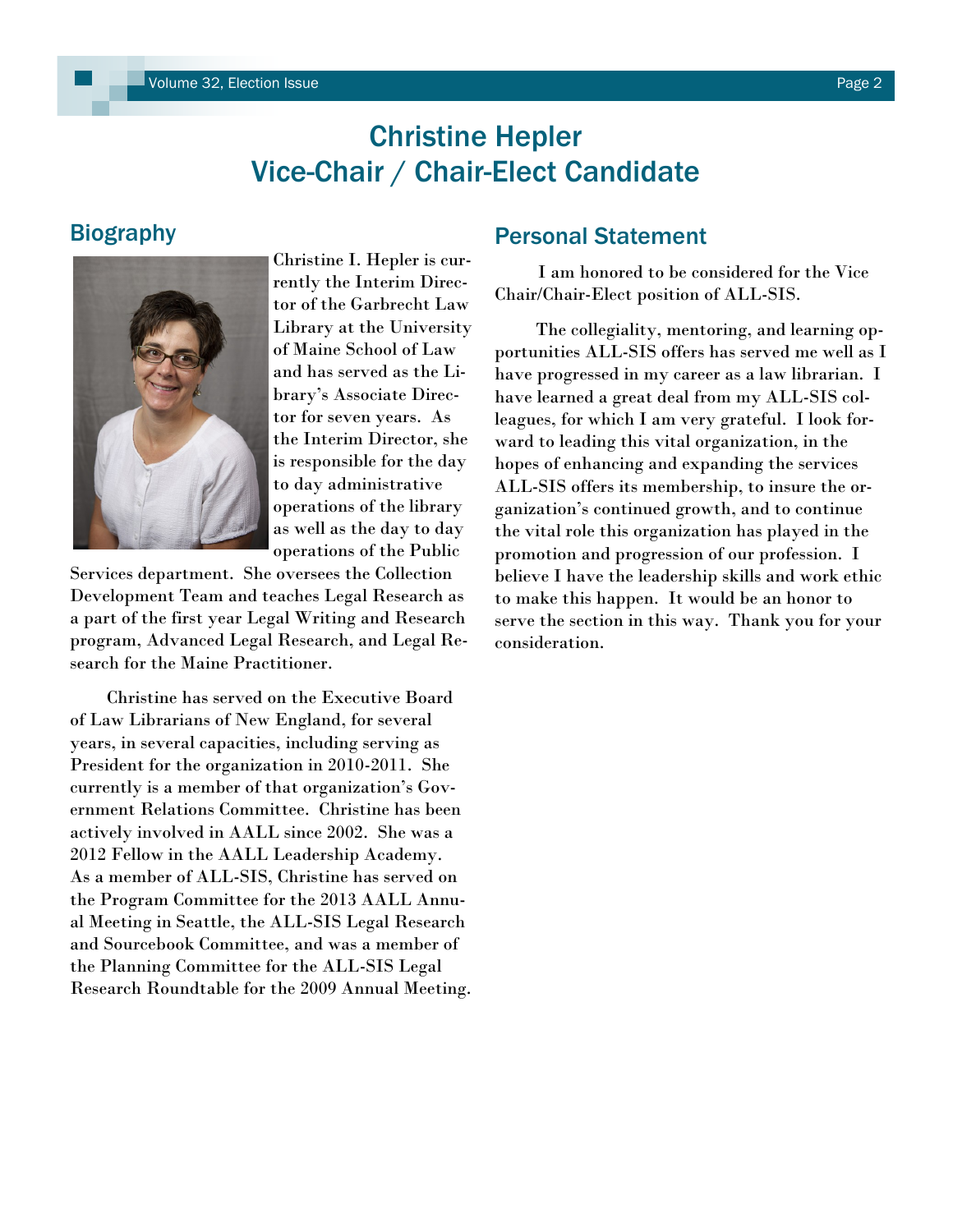# Elizabeth Outler Vice-Chair / Chair-Elect Candidate

# <span id="page-2-0"></span>**Biography**



Elizabeth Outler is Associate Director and Head of Public Services at the Lawton Chiles Legal Information Center at the Fredric G. Levin College of Law, University of Florida (UF). She received a J.D. from UF"s Levin College of Law in 2005, and M.L.I.S. from Florida State University in 2007. She has a B.A. in English from Smith Col-

lege in 1992. Between college and law school, she had a variety of interesting work experiences, including office manager, bookkeeper and volunteer coordinator for the local Habitat for Humanity chapter, teaching remedial reading comprehension to aspiring community college students, and working as a data warehouse consultant.

 Elizabeth began her law library career at UF as a Visiting Reference Librarian shortly after receiving her J.D. She became Head of Public Services in 2008, and was appointed Associate Director in October 2011. She has routinely taught Advanced Legal Research and is part of the team of librarians pioneering a new Legal Research course in the first-year curriculum at UF Law.

 Elizabeth currently chairs the Scholarship Committee for the Southeastern Chapter of AALL (SEAALL), and serves on the ALL-SIS Programs Committee, the ALL-SIS Scholarly Communication Task Force, and the CS-SIS Recruitment & Involvement Committee. In August 2012, she completed her term as Chair of the AALL Continuing Professional Education Committee, after serving three years on the committee. From 2008 to 2012, Elizabeth served on the statewide Public Services Planning Committee of the Council of State University Libraries, serving as Vice-Chair in 2010 and Chair in 2011. Past service also includes the RIPS-SIS Program Committee, the ALL-SIS Continuing Status & Tenure Committee, the SEAALL Community Service Committee, and chairing the SEAALL Education & Publications Committee.

 Elizabeth attended the AALL Leadership Academy in 2008, and along with Jessica de Perio Wittman, is a contributor to the Law section of the *Guide to Reference* (now an online publication).

### Personal Statement

 Preparing this statement has afforded me an opportunity to think about the ways my experiences have led me to this point. For example, when I thought about my jobs before I found law librarianship, I can see how I was building the knowledge and skills that prepared me for what I do now. My career today is very different from what I ever planned for or expected, but it has somehow worked out just right. I believe that we are always preparing ourselves for the next thing, whether we know it or not. On the one hand, that's obvious; the actions we take today lead us inevitably into the consequences of those actions. But as actors in the moment, we don't know what's coming. This is a time of great change in the profession, as so many people have said. For ALL-SIS, this has become even more pointedly true in the last year. First, AALL has engaged in reforms that have significant effects on the roles of special interest sections and our ability to carry out our mission the way we are accustomed. Second, the ongoing criticism and reexamination of legal education, coupled with severely declining enrollments, means that real change is on the horizon in law schools, and it must be expected that the effects on academic law libraries and their staffs will be significant. It is during this time that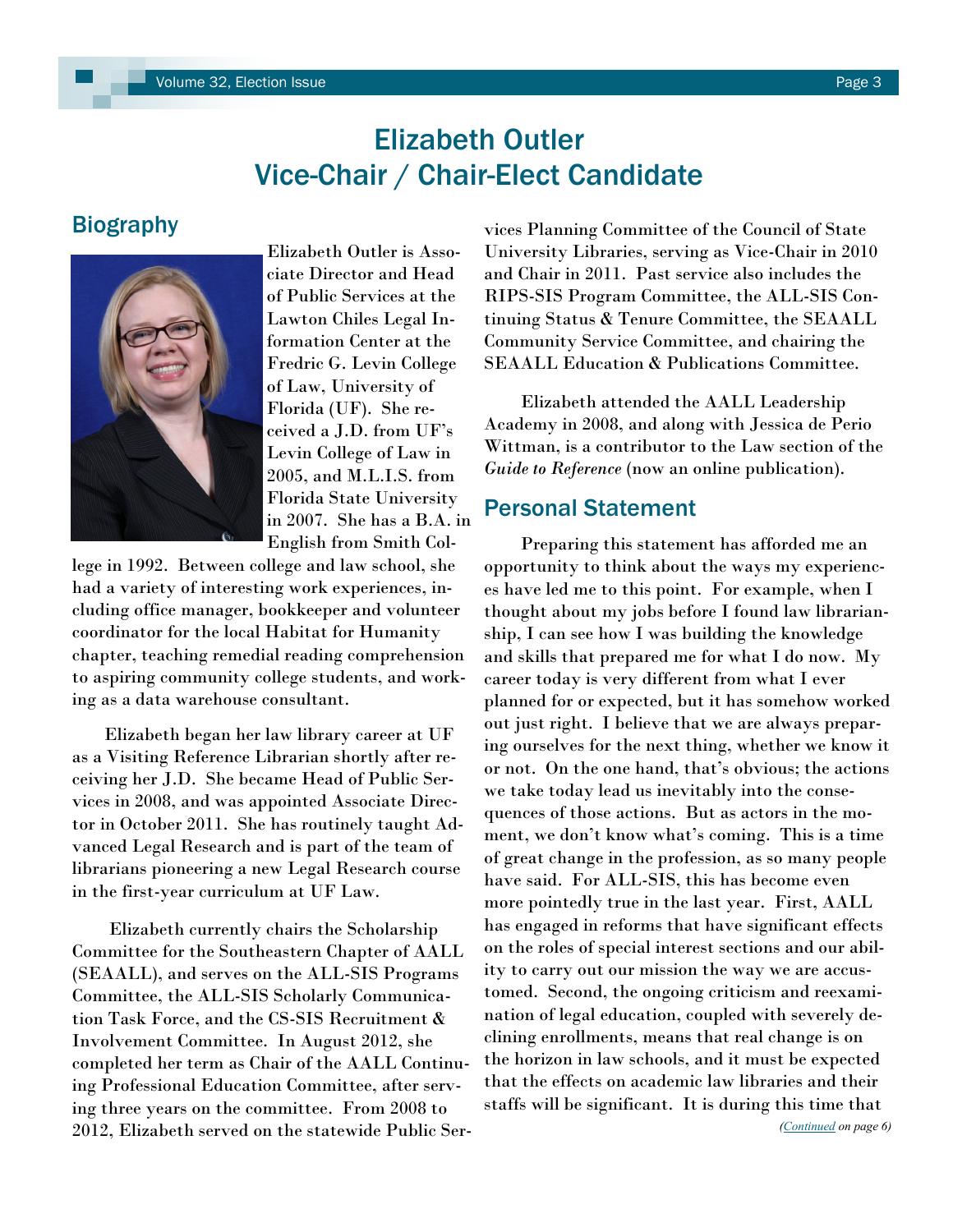# Cindy Guyer Member-at-Large Candidate

# <span id="page-3-0"></span>**Biography**



Cindy Guyer is a Research Services Librarian at the University of Southern California (USC) Gould School of Law. She is fortunate to have varied responsibilities that include reference work, facul-

ty outreach and re-

search, teaching courses, supervision of research assistants, collection development, creating library displays, managing reference statistics, and maintaining e-guides.

 Cindy joined USC in 2007 after working in academia for several years. She taught substantive law courses and paralegal classes at three other institutions via both traditional and online classrooms, bringing fresh perspectives to academic law librarianship. Her recent articles include "Teaching SMARTly™: Technologies in Legal Research Instruction" (AALL Spectrum, 2012) and "Experiential Learning: Context and Connections for Legal Research – A Case Study" (Legal Reference Services Quarterly, forthcoming 2013). Last year, Cindy also presented programs on best practices, including "Diversify Your Teaching Portfolio with Online Tutorials!" (AALL Annual Meeting) and "Coordinating Legal Research Instruction from 1st Year Law Student to 1st Year Associate" (All-California Joint Institute).

 Cindy is active in AALL, ALL-SIS and the Southern California Association of Law Libraries (SCALL). She is a mentor for the AALL Membership Development Committee Program. At Annual Meetings, she has served as a legal research expert for the ALL-SIS New Members Roundtable, blogged for <u>The Hub</u>, and tabled for ALL-SIS. Cindy is a member of the SCALL Newsletter Com-

mittee and Library School Liaison Committee, providing additional opportunities to mentor.

 Before pursuing her career in academic law librarianship, Cindy was a civil rights attorney, representing individuals with disabilities. After practicing law, she was a writer and editor for California's largest legal newspaper, Daily Journal.

#### Personal Statement

 When I attended my first Annual Meeting, I was awestruck by the welcome I received from other law librarians, especially ALL-SIS members. I realized quickly that I was part of a section founded on principles of support, service, and collaboration.

 I am honored to be considered for the position of Member-at-Large. I am eager to share all that I have learned about academic law librarianship, and to learn as well. It is an exciting time for us, one filled with many serious changes, such as decreasing budgets, increasing mobile demands, and the replacement of human resources by technologies. I welcome the opportunity to work on behalf of all our concerns at the section and national levels. Knowing that diverse ideas inspire even greater ideas, I value collaboration immensely. By joining the Executive Board, I hope to increase collaboration and participation of all ALL-SIS members. Given my teaching and writing experiences, I am particularly interested in promoting scholarship and programs as means to collaborate within and outside our section. If elected, I will work diligently to further the principles of support, service, and collaboration.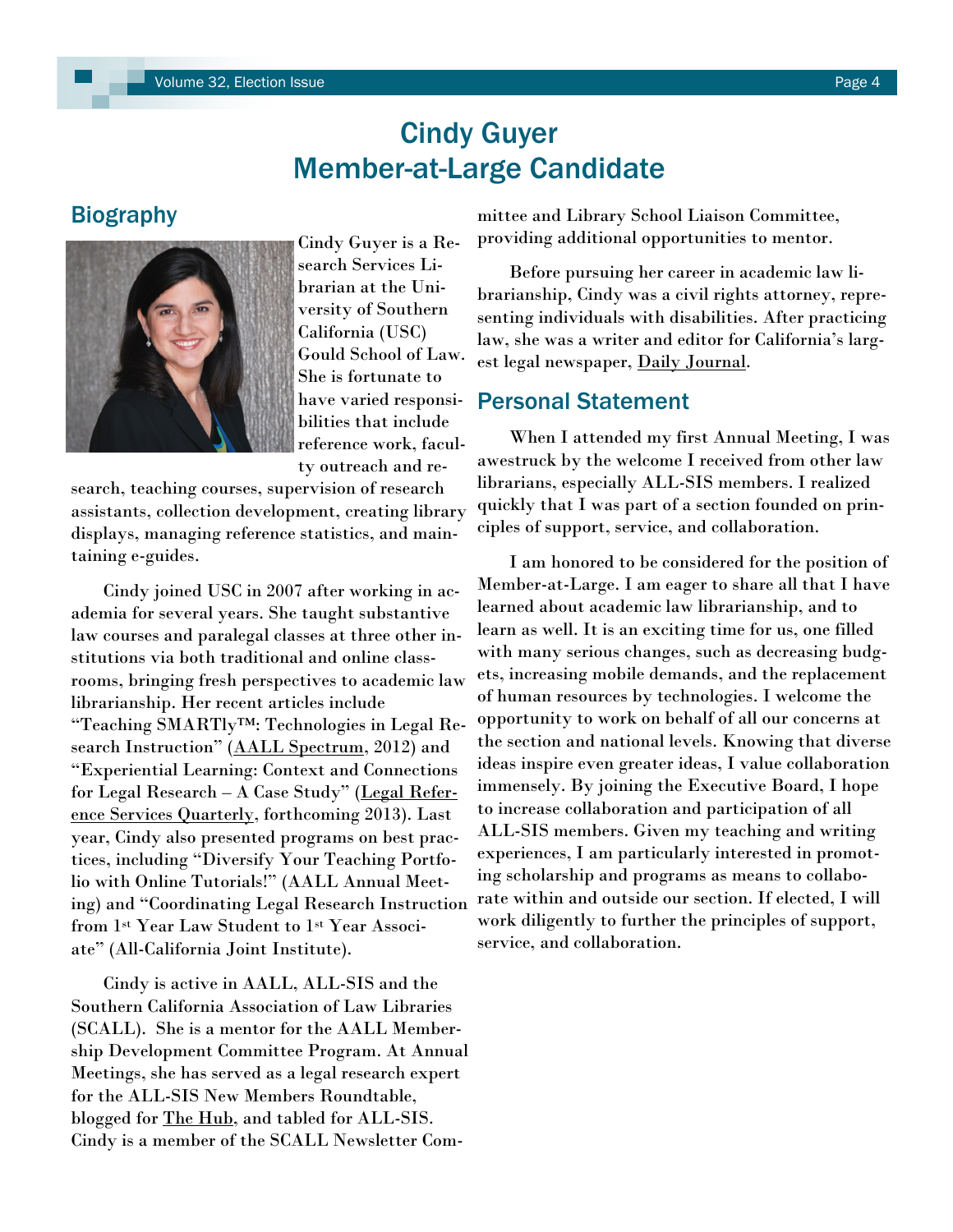# Susan deMaine Member-at-Large Candidate

### <span id="page-4-0"></span>Biography



Susan deMaine is a Research and Instruction Librarian at the Indiana University Robert H. McKinney School of Law. She teaches the law school"s required, forcredit, online legal research class, works with several faculty members in their research and writing, and facilitates the Faculty Writers' Cir-

cle. She also works with the Environmental and Natural Resources Law certificate program, providing both students and faculty with customized support. Other projects include co-directing the redesign of the law library"s website and managing the implementation of LibGuides by the library. Susan has also taught the first-year legal writing class.

 Before coming to Indiana University, Susan clerked for the late Honorable David A. Nelson on the United States Court of Appeals for the Sixth Circuit. She also spent several years advising and working with nonprofit corporations specializing in education. Susan received her J.D. as well as her master"s degree in library and information science from the University of Kentucky. While at UK, she served as the Special Projects Editor of the *Kentucky Law Journal*. She was also awarded the Bert T. Combs Scholarship and, upon graduation, the Faculty Cup for Outstanding Contributions to the Law School.

 Susan is currently a member of the newlyformed ALL-SIS Research and Scholarship committee and has been instrumental in the development of the committee"s website/wiki. She is also a member of the inaugural class of the Indiana Library Leadership Academy. Her recent work in-

cludes publication of the *App'late Review*, a weekly review of iPad apps; presentations for the Mid-America Association of Law Libraries and the National Business Institute; and upcoming presentations at the Southeastern AALL meeting in April and the AALL conference in July. Her research interests include online instructional design, ediscovery, knowledge management, and technology and legal ethics.

# Personal Statement

 After several years away from the field of law librarianship, I recently reentered the profession with fresh eyes, energy, and experience. I am excited and humbled to have been nominated for Member-at-Large of the ALL-SIS Executive Board at this point in my career as a law librarian. I am particularly keen to be considered for service at this time because, while pleased with the work I do in my corner of the world, I appreciate the opportunity to serve the profession at the national level. It is a time of rapid change in legal education, information, and practice, and thus an exhilarating time to step into a national leadership position among law librarians.

 I believe that with our training in information science and our day-to-day use of information management and law-related technologies, law librarians can and will be in the vanguard when it comes to understanding what skills law students will need in adapting to new forms of legal practice, and how to teach those skills. In fact, On February 6, 2013, AALL sent a letter to the ABA Task Force on the Future of Legal Education pointing out just this – that law librarians have a unique combination of skills that can help prepare students for a legal career shaped by technology and data management. These skills make us invaluable members of our institutions with so much to offer. As the ALL-SIS Member-at-Large, I will promote this view of law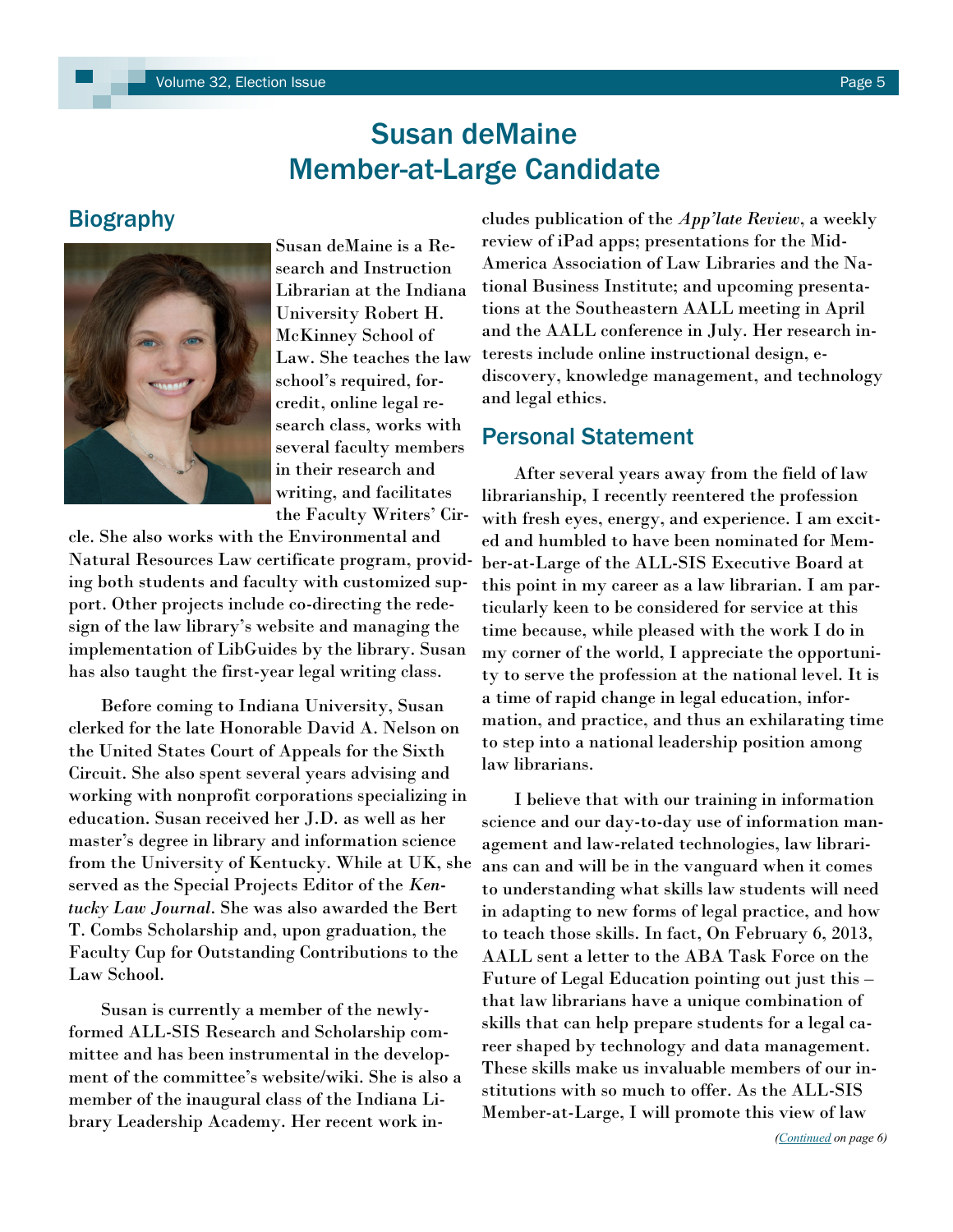#### <span id="page-5-0"></span>*([Continued](#page-2-0) from page 3)*

involvement in ALL-SIS is most important. Our relationships with each other and our commitment to the profession are the things that will carry us forward, and we should focus on our ability to work today on building the things that will make ALL-SIS a robust and relevant organization in the future. I don"t know if I can say that I am the person best able to lead those efforts, but if elected, I believe my experiences have prepared me for this work, and I will be very pleased to serve you as Vice -Chair/Chair-Elect.

# Susan deMaine(cont'd) Member-at-Large Candidate

#### *[\(Continued](#page-4-0) from page 5)*

librarians, furthering the interests of those who do the many different tasks that continue to make law libraries (virtual and physical) the laboratories of law schools across the country.